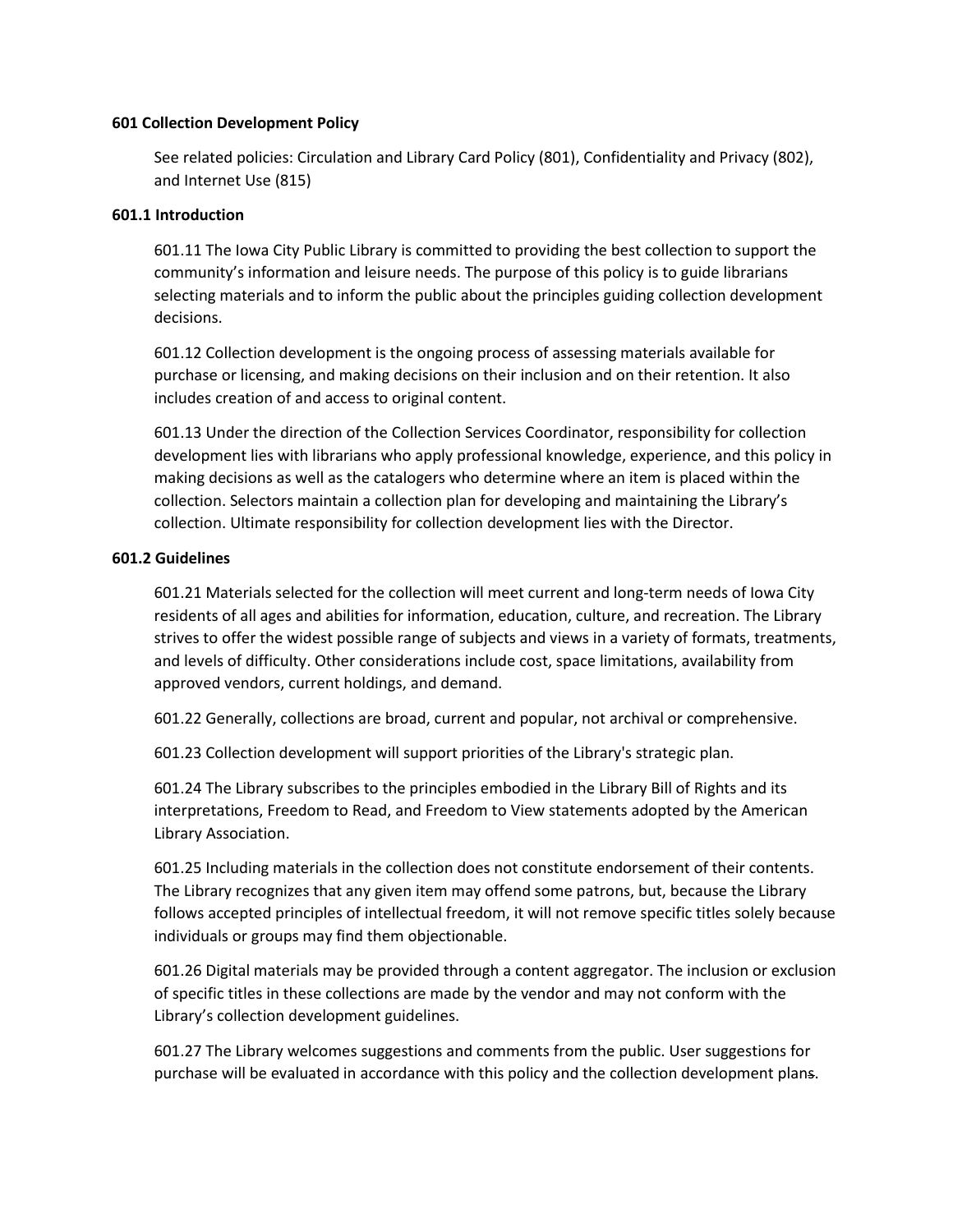601.28 The Library takes the privacy policies of vendors into consideration when purchasing and licensing digital content.

#### **601.3 Access to Materials**

601.31 Library materials are categorized and labeled for the convenience of browsing and the ease of locating items. Materials are not isolated from the public except for the purpose of protecting them from damage or theft. Some in-house collections are purchased for the purpose of staff professional development or programming support.

601.32 Access to Library materials will not be restricted based on age except in the case of select circulating equipment, which may require parent/guardian permission for checkout to patrons under the age of 18 due to high replacement costs. Access to specific collections may be restricted for the Student AIM cards based on the Memorandum of Agreement with the participating school districts and public libraries.

601.33 Specialized resources available in other local libraries will not be needlessly duplicated. The library adds curricular materials only when these also serve the general public, or meet specific needs for contracted services.

601.34 The Library participates in programs designed to provide patrons access to materials not owned, such as interlibrary loan, reciprocal borrowing agreements, and access to Internet resources.

601.35 Small outreach collections may be placed in agencies and institutions serving populations with limited Library access.

601.36 Materials selected for the collection may be physically owned by the Iowa City Public Library or may be accessed through the Library's or a vendor's web site. If mutually beneficial, the Library may partner with other libraries to offer joint access to digital collections.

601.37 Remote electronic access to digital resources may be limited by licensing constraints.

## **601.4 Collection Maintenance**

601.41 To ensure that the Library's collection is up-to-date and relevant to the community's needs, the need for materials previously added to the collection is reevaluated on a regular basis.

601.42 Materials will be withdrawn if they are out-of-date, worn, damaged, duplicated, or no longer being used. Space, the cost of replacement, and the appearance of the collection are also factors. Locally significant materials may be retained. Withdrawn materials may be placed in outreach collections, offered to other libraries, offered to the Friends Foundation for public sale, recycled, or discarded.

# **601.5 Gifts**

601.51 The Friends Foundation manages all gifts for the collection, both monetary and in kind, for the Iowa City Public Library. Gifts are accepted for the collection with the understanding that the same guidelines of selection and retention are applied to gifts as to any materials acquired by purchase.